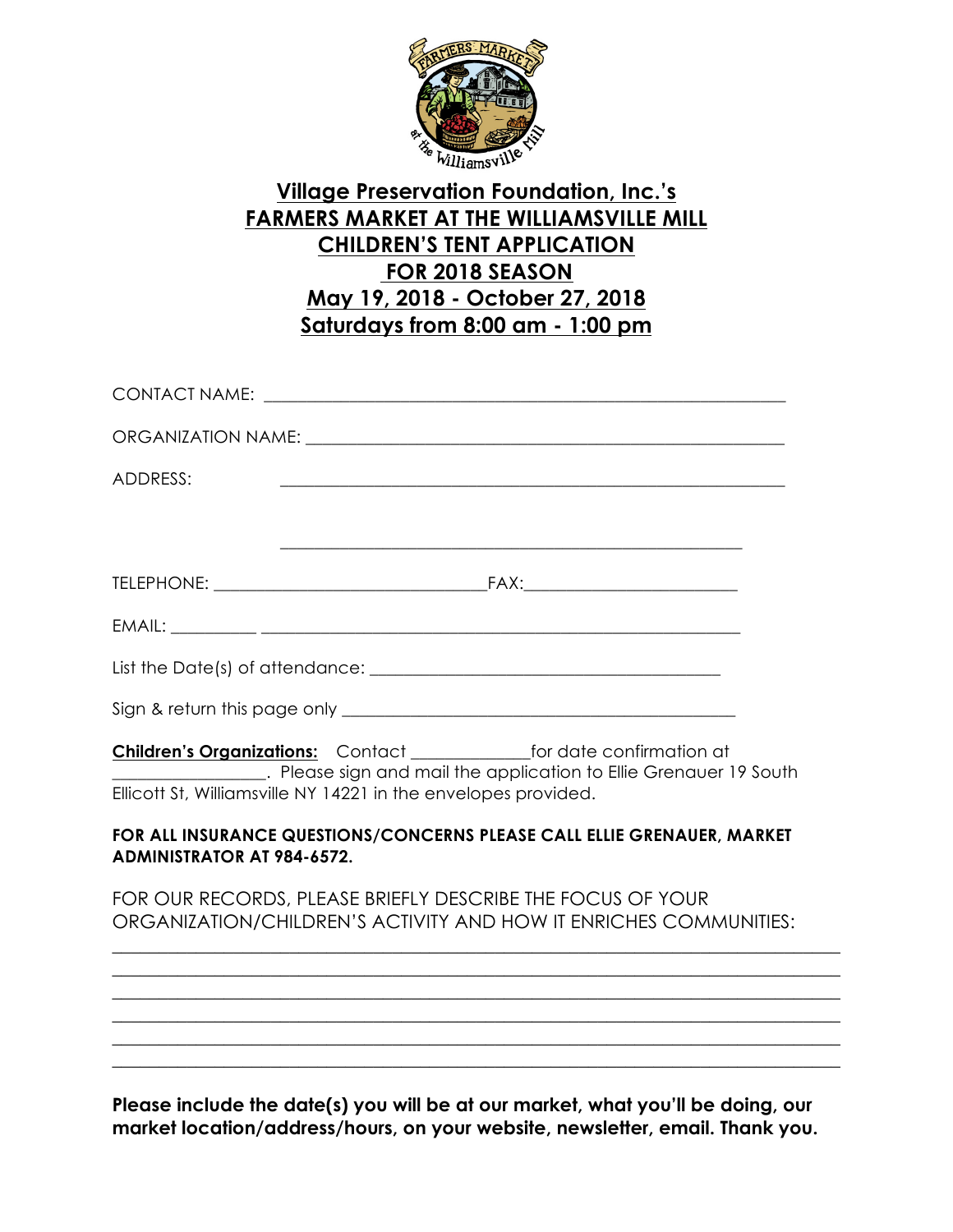

## **Village Preservation Foundation, Inc.'s FARMERS MARKET AT THE WILLIAMSVILLE MILL CONTRACT & RULES AND REGULATIONS**

- 1) Vendor will provide proof of general and product liability insurance in the form of a certificate of insurance. Two Certificates are required, one for each of the following:
	- i) Certificate holder **AND** additional insured: The Village of Williamsville, 5565 Main Street, Williamsville, NY 14221
	- ii) Certificate holder **AND** additional insured: Village Preservation Foundation, Inc. (VPF), 19 South Ellicott St, Williamsville, NY 14221
	- iii) Certificate holder **AND** additional insured: Town of Amherst, 5583 Main St, Williamsville, NY 14221

The required limit of liability is \$1,000,000 each occurrence. Vendor will provide proof of general insurance. The Vendor will defend, indemnify and hold the Village and the Village Preservation Foundation harmless including their officers, agents, servants and employees, from and against all damages, costs and expenses including but not limited to: attorney's fees, court costs and all other sums which the Village and the Village Preservation Foundation, their officers, agents, servants and employees may pay or become obligated to pay on account of every demand, claim or assertion of liability, or any claim founded thereon arising or allegedly arising out of the negligence of the Vendors, their agents, servants and or employees.

- 2) Community Organizations may begin setup at 7:00 AM and must be in place and ready to greet Market customers by 7:45 AM. Market Administration may, in their discretion, refuse to allow any Organization arriving after 7:45 to setup. Community Organizations please arrange date(s) of participation with Community Activities Coordinator (see application). Children's Organizations please arrange date(s) and set up/breakdown time with Children's Activities Coordinator (see application).
- 3) Organization Representative will set up and remain at and within their designated market space during the operating hours of the market. All stands are to be set up with their own tent (no larger then a 10x10), display tables and all display is subject to Market Administration's approval.
- 4) Organizations are expected to treat customers in a courteous manner. No discrimination is permitted.
- 5) Organization Representative agrees to keep Organization's stand and products as attractive as possible. Organization Representative will keep Organization's market space free from refuse during market hours.
- 6) Organization will be responsible for all equipment and supplies for the setup of Organization's space. Displays must not block customer walkways nor pose any other hazard to customers or other Organizations. **All tents must be weighted to prevent from blowing away.**
- 7) Each Organization shall have a sign showing Organization's name and address.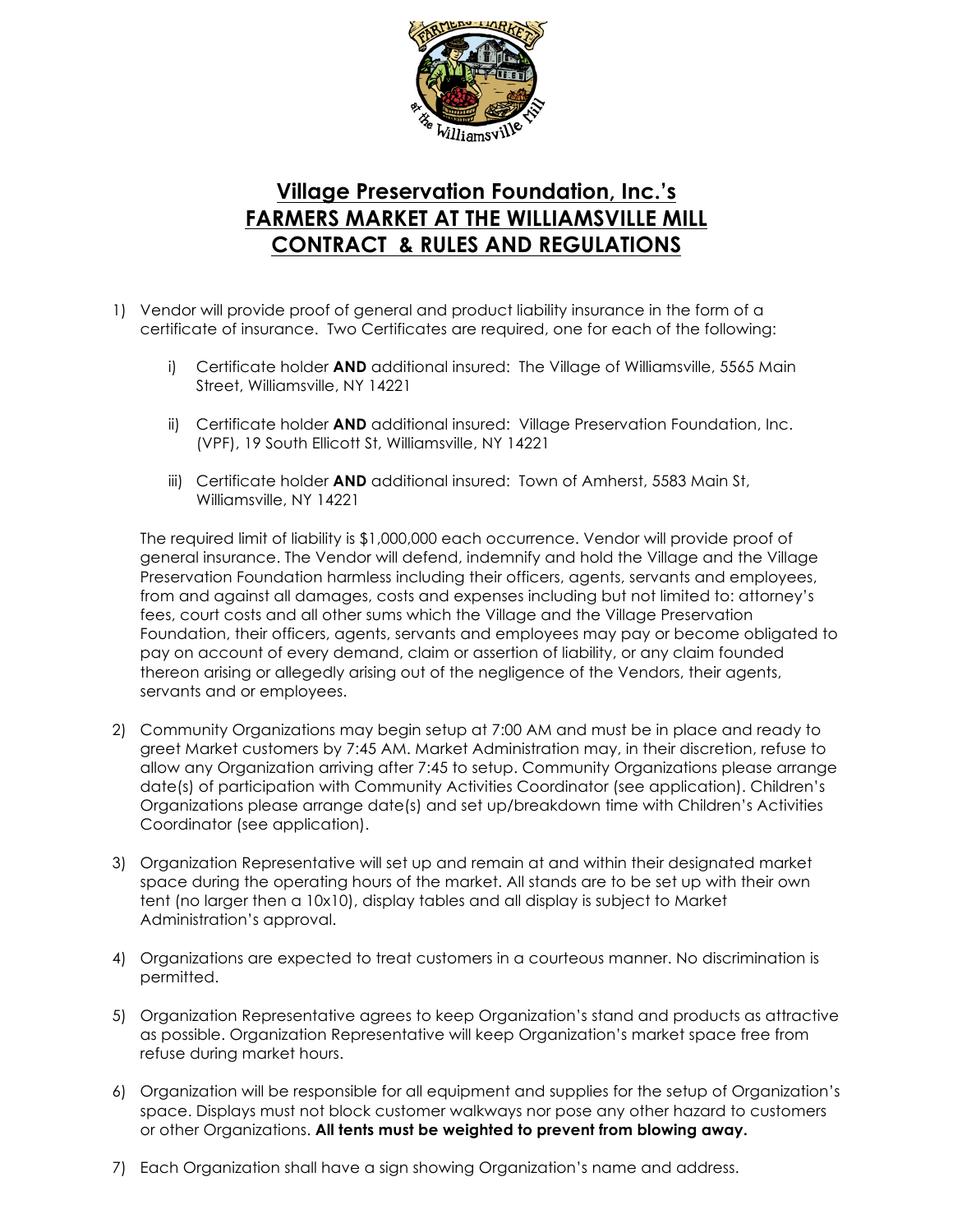

## **Village Preservation Foundation, Inc's FARMERS' MARKET AT THE WILLIAMSVILLE MILL CONTRACT & RULES AND REGULATIONS**

- 8) Pets must be leashed or in cages, under control and kept away from food.
- 9) Smoking is not permitted within the Organization's market selling space.

No hawking or foul language is permitted at the Market.

- 10) No radios, televisions, electronic media or amplified music are permitted except as provided by the market itself.
- 11) The Market season's day and hours of operation are:

Saturdays May 19 – October 27, 2018 8:00 AM to 1:00 PM

#### **12} The Market will be located at the parking lot for 5583 Main Street**

\_\_\_\_\_\_\_\_\_\_\_\_\_\_\_\_\_\_\_\_\_\_\_\_\_\_\_\_\_\_\_\_\_\_\_\_\_\_\_\_ \_\_\_\_\_\_\_\_\_\_\_\_\_\_\_\_\_\_\_\_\_\_\_\_\_\_\_\_\_\_\_\_\_\_\_\_\_\_\_ Market Administrator Date Children's Activity Representative Date

#### **THANK YOU FOR PARTICIPATING IN THE FARMERS MARKET AT THE WILLIAMSVILLE MILL.**

**Ellie Grenauer Market Administrator 716-984-6572 19 S. Ellicott St. Williamsville NY 14221 egrenauer@gmail.com**